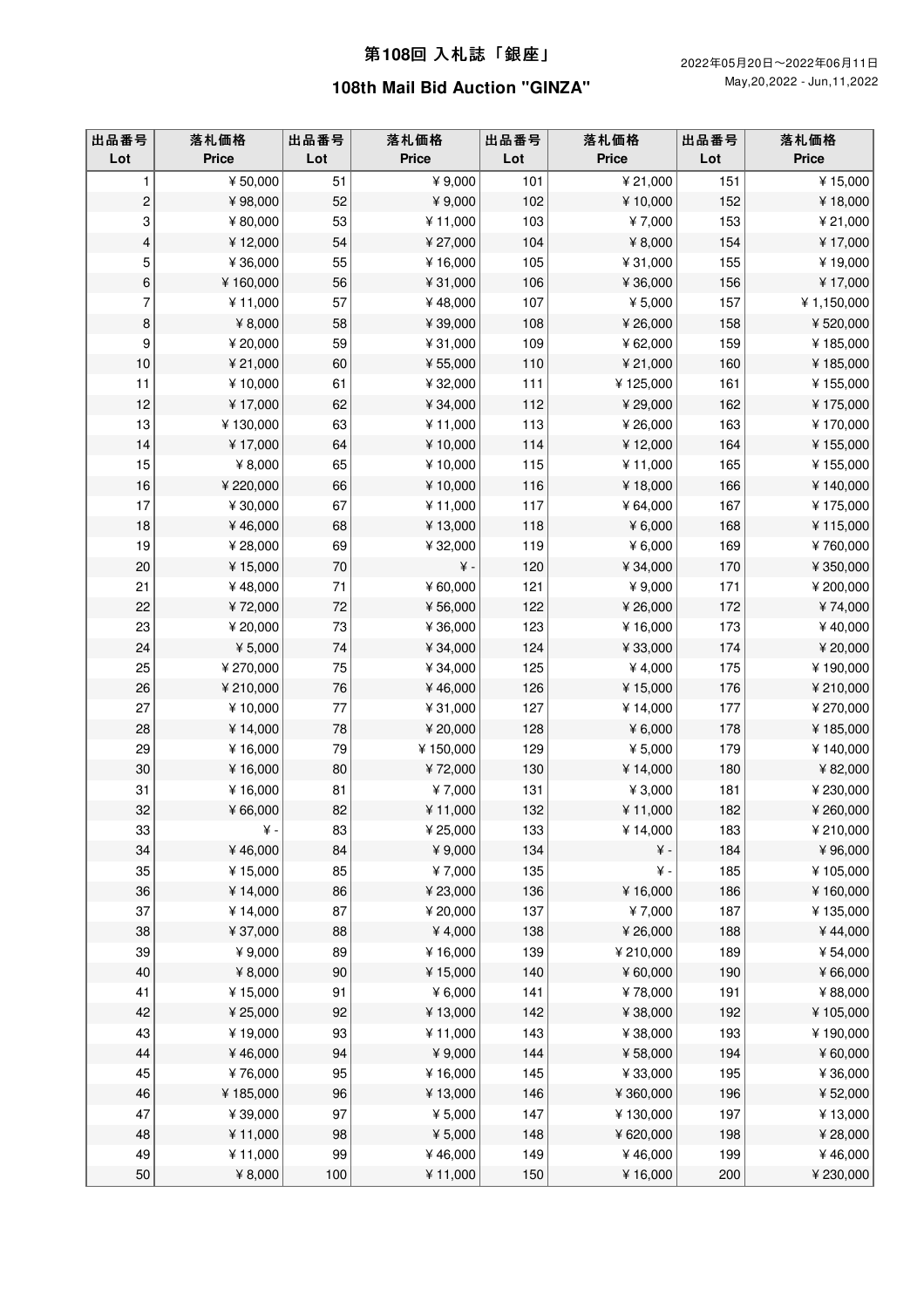| 出品番号<br>Lot | 落札価格<br><b>Price</b> | 出品番号<br>Lot | 落札価格<br><b>Price</b> | 出品番号<br>Lot | 落札価格<br><b>Price</b> | 出品番号<br>Lot | 落札価格<br><b>Price</b> |
|-------------|----------------------|-------------|----------------------|-------------|----------------------|-------------|----------------------|
| 201         | ¥44,000              | 251         | ¥48,000              | 301         | ¥ 5,000              | 351         | ¥7,000               |
| 202         | ¥ 20,000             | 252         | ¥11,000              | 302         | ¥110,000             | 352         | ¥ $6,000$            |
| 203         | ¥105,000             | 253         | ¥ 25,100             | 303         | ¥ 22,000             | 353         | ¥9,000               |
| 204         | ¥80,000              | 254         | ¥13,000              | 304         | ¥19,000              | 354         | ¥185,000             |
| 205         | ¥17,000              | 255         | ¥26,000              | 305         | ¥-                   | 355         | ¥ 21,000             |
| 206         | ¥16,000              | 256         | ¥ 30,000             | 306         | ¥25,000              | 356         | ¥120,000             |
| 207         | ¥30,000              | 257         | ¥17,000              | 307         | ¥13,000              | 357         | ¥ 5,000              |
| 208         | ¥37,000              | 258         | ¥9,000               | 308         | ¥12,000              | 358         | ¥10,000              |
| 209         | ¥ 21,000             | 259         | ¥7,000               | 309         | ¥9,000               | 359         | ¥16,000              |
| 210         | ¥86,000              | 260         | ¥ 21,000             | 310         | ¥68,000              | 360         | ¥ 8,000              |
| 211         | ¥310,000             | 261         | ¥ 8,000              | 311         | ¥34,000              | 361         | ¥13,000              |
| 212         | ¥ 52,000             | 262         | ¥7,000               | 312         | ¥52,000              | 362         | ¥141,000             |
| 213         | ¥18,000              | 263         | ¥19,000              | 313         | ¥38,000              | 363         | ¥11,000              |
| 214         | ¥42,000              | 264         | ¥29,000              | 314         | ¥ 21,000             | 364         | ¥ 230,000            |
| 215         | ¥42,000              | 265         | ¥39,000              | 315         | ¥62,000              | 365         | ¥ 8,000              |
| 216         | ¥56,000              | 266         | ¥9,000               | 316         | ¥7,000               | 366         | ¥115,000             |
| 217         | ¥56,000              | 267         | ¥38,000              | 317         | ¥26,000              | 367         | ¥ $6,000$            |
| 218         | ¥ 21,000             | 268         | ¥44,000              | 318         | ¥64,000              | 368         | ¥150,000             |
| 219         | ¥92,000              | 269         | ¥23,000              | 319         | ¥34,000              | 369         | ¥ 3,000              |
| 220         | ¥ 23,000             | 270         | ¥26,000              | 320         | ¥10,000              | 370         | ¥ 25,000             |
| 221         | ¥19,000              | 271         | ¥52,000              | 321         | ¥74,000              | 371         | ¥21,000              |
| 222         | ¥17,000              | 272         | ¥56,000              | 322         | ¥10,000              | 372         | ¥ 20,000             |
| 223         | ¥14,000              | 273         | ¥16,000              | 323         | ¥ 8,000              | 373         | ¥132,000             |
| 224         | ¥48,000              | 274         | ¥ 25,000             | 324         | ¥70,000              | 374         | ¥12,000              |
| 225         | ¥39,000              | 275         | ¥42,000              | 325         | ¥42,000              | 375         | ¥13,000              |
| 226         | ¥ 25,000             | 276         | ¥130,000             | 326         | ¥14,000              | 376         | ¥ 230,000            |
| 227         | ¥ 23,000             | 277         | ¥26,000              | 327         | ¥17,000              | 377         | ¥130,000             |
| 228         | ¥310,000             | 278         | ¥18,000              | 328         | ¥18,000              | 378         | ¥1,150,000           |
| 229         | ¥98,000              | 279         | ¥ 21,000             | 329         | ¥ 8,000              | 379         | ¥-                   |
| 230         | ¥70,000              | 280         | ¥9,000               | 330         | ¥33,000              | 380         | ¥150,000             |
| 231         | ¥18,000              | 281         | ¥ 27,000             | 331         | ¥ 21,000             | 381         | ¥12,000              |
| 232         | ¥17,000              | 282         | ¥13,000              | 332         | ¥13,000              | 382         | ¥160,000             |
| 233         | ¥92,000              | 283         | ¥17,110              | 333         | ¥ 9,000              | 383         | ¥125,000             |
| 234         | ¥78,000              | 284         | ¥31,000              | 334         | ¥ 6,000              | 384         | ¥ -                  |
| 235         | ¥185,000             | 285         | ¥18,000              | 335         | ¥6,000               | 385         | ¥50,000              |
| 236         | ¥52,000              | 286         | ¥28,000              | 336         | ¥32,000              | 386         | ¥10,000              |
| 237         | ¥31,000              | 287         | ¥33,000              | 337         | ¥31,000              | 387         | ¥44,000              |
| 238         | ¥36,000              | 288         | ¥14,000              | 338         | ¥33,000              | 388         | ¥360,000             |
| 239         | ¥42,000              | 289         | ¥ 25,000             | 339         | ¥22,000              | 389         | ¥ 25,600             |
| 240         | ¥13,000              | 290         | ¥ 21,000             | 340         | ¥44,000              | 390         | ¥52,000              |
| 241         | ¥42,000              | 291         | ¥ 24,000             | 341         | ¥ 21,000             | 391         | ¥110,000             |
| 242         | ¥16,000              | 292         | ¥42,000              | 342         | ¥38,000              | 392         | ¥ 20,000             |
| 243         | ¥ 23,000             | 293         | ¥18,000              | 343         | ¥31,000              | 393         | ¥38,000              |
| 244         | ¥6,000               | 294         | ¥11,000              | 344         | ¥26,000              | 394         | ¥16,000              |
| 245         | ¥ 22,000             | 295         | ¥13,000              | 345         | ¥10,000              | 395         | ¥ 200,000            |
| 246         | ¥33,000              | 296         | ¥14,000              | 346         | ¥11,000              | 396         | ¥33,000              |
| 247         | ¥ 21,000             | 297         | ¥17,000              | 347         | ¥8,000               | 397         | ¥58,000              |
| 248         | ¥36,000              | 298         | ¥12,000              | 348         | ¥ 8,000              | 398         | ¥ 21,000             |
| 249         | ¥17,000              | 299         | ¥84,000              | 349         | ¥12,000              | 399         | ¥175,000             |
| 250         | ¥125,000             | 300         | ¥ 24,000             | 350         | ¥25,000              | 400         | ¥6,000               |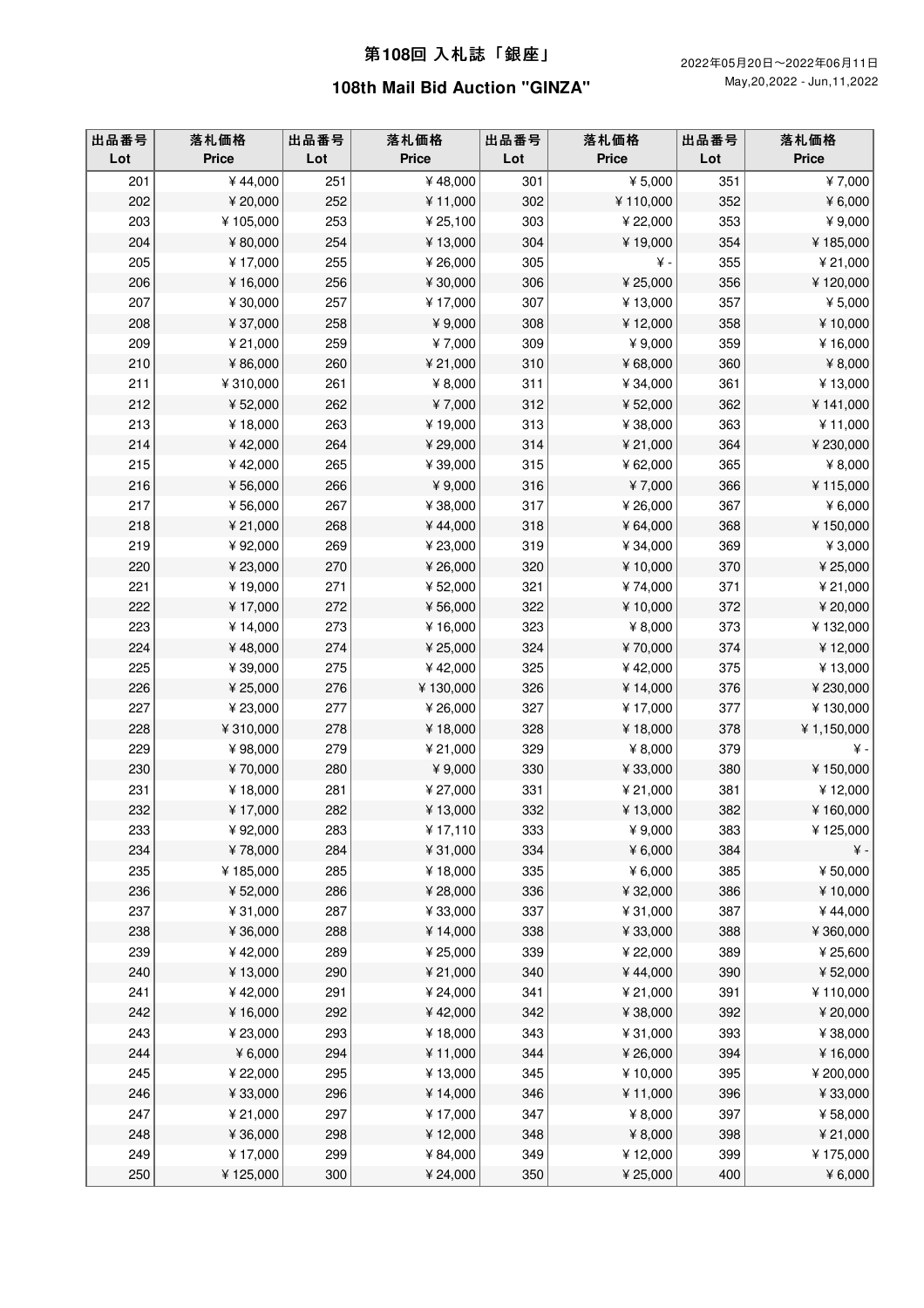| 出品番号<br>Lot | 落札価格<br><b>Price</b> | 出品番号<br>Lot | 落札価格<br><b>Price</b> | 出品番号<br>Lot | 落札価格<br><b>Price</b> | 出品番号<br>Lot | 落札価格<br><b>Price</b> |
|-------------|----------------------|-------------|----------------------|-------------|----------------------|-------------|----------------------|
| 401         | ¥62,000              | 451         | ¥ 21,000             | 501         | ¥48,000              | 551         | $\angle$ +           |
| 402         | ¥32,000              | 452         | ¥160,000             | 502         | ¥140,000             | 552         | ¥110,000             |
| 403         | ¥660,000             | 453         | ¥370,000             | 503         | ¥11,000              | 553         | ¥110,000             |
| 404         | ¥19,000              | 454         | ¥155,000             | 504         | ¥42,000              | 554         | ¥110,000             |
| 405         | ¥60,000              | 455         | ¥ 200,000            | 505         | ¥52,000              | 555         | ¥ 24,000             |
| 406         | ¥40,000              | 456         | ¥39,000              | 506         | ¥23,000              | 556         | ¥18,000              |
| 407         | ¥26,000              | 457         | ¥80,000              | 507         | ¥25,000              | 557         | ¥314,000             |
| 408         | ¥250,000             | 458         | ¥310,000             | 508         | ¥185,000             | 558         | ¥42,000              |
| 409         | ¥60,000              | 459         | ¥80,000              | 509         | ¥82,000              | 559         | ¥1,950,000           |
| 410         | ¥15,000              | 460         | ¥370,000             | 510         | ¥ 35,000             | 560         | ¥92,000              |
| 411         | ¥ 6,000              | 461         | ¥155,000             | 511         | ¥ 200,000            | 561         | ¥32,000              |
| 412         | $\angle$ +           | 462         | ¥50,000              | 512         | ¥ 30,000             | 562         | ¥35,000              |
| 413         | ¥260,000             | 463         | ¥ 8,000              | 513         | ¥36,000              | 563         | ¥11,000              |
| 414         | ¥ 22,000             | 464         | $\yen$ -             | 514         | ¥7,000               | 564         | ¥1,100,000           |
| 415         | ¥3,000               | 465         | ¥19,000              | 515         | ¥ 21,000             | 565         | ¥ 240,000            |
| 416         | ¥15,000              | 466         | ¥17,000              | 516         | ¥ 20,000             | 566         | ¥ 5,000              |
| 417         | $\angle$ +           | 467         | ¥95,000              | 517         | ¥31,000              | 567         | ¥ 8,000              |
| 418         | ¥15,000              | 468         | ¥48,000              | 518         | ¥64,000              | 568         | ¥9,000               |
| 419         | ¥64,000              | 469         | ¥135,000             | 519         | ¥ 25,000             | 569         | ¥ 8,000              |
| 420         | ¥60,000              | 470         | ¥46,000              | 520         | ¥ -                  | 570         | ¥23,000              |
| 421         | ¥52,600              | 471         | ¥44,000              | 521         | ¥ -                  | 571         | ¥-                   |
| 422         | ¥48,000              | 472         | ¥10,000              | 522         | ¥ 20,000             | 572         | ¥42,000              |
| 423         | ¥36,000              | 473         | ¥ -                  | 523         | ¥140,000             | 573         | ¥31,000              |
| 424         | ¥88,000              | 474         | ¥68,000              | 524         | ¥64,000              | 574         | ¥64,000              |
| 425         | ¥46,000              | 475         | ¥185,000             | 525         | ¥80,000              | 575         | $\angle$ +           |
| 426         | ¥ 24,000             | 476         | ¥ 230,000            | 526         | ¥140,000             | 576         | ¥16,000              |
| 427         | ¥11,000              | 477         | ¥62,000              | 527         | ¥ -                  | 577         | ¥60,000              |
| 428         | ¥50,000              | 478         | ¥32,000              | 528         | ¥15,000              | 578         | ¥58,000              |
| 429         | ¥11,000              | 479         | ¥14,000              | 529         | ¥ 35,000             | 579         | ¥16,500              |
| 430         | ¥11,000              | 480         | ¥36,000              | 530         | ¥16,000              | 580         | ¥84,000              |
| 431         | ¥165,000             | 481         | ¥18,000              | 531         | ¥78,000              | 581         | ¥ 23,000             |
| 432         | ¥52,000              | 482         | ¥62,000              | 532         | ¥20,000              | 582         | $\yen$ -             |
| 433         | $*37,000$            | 483         | ¥11,000              | 533         | ¥19,000              | 583         | $* 1,050,000$        |
| 434         | ¥52,000              | 484         | ¥7,000               | 534         | ¥6,000               | 584         | ¥ 5,000              |
| 435         | ¥ 22,000             | 485         | ¥26,000              | 535         | ¥56,000              | 585         | ¥78,000              |
| 436         | ¥ 22,000             | 486         | ¥70,000              | 536         | ¥ 20,000             | 586         | ¥23,000              |
| 437         | ¥15,000              | 487         | ¥90,000              | 537         | ¥ 21,000             | 587         | ¥23,000              |
| 438         | ¥33,000              | 488         | ¥68,000              | 538         | ¥19,000              | 588         | ¥35,000              |
| 439         | ¥23,000              | 489         | ¥64,000              | 539         | ¥ 21,000             | 589         | ¥ 20,000             |
| 440         | ¥ 21,000             | 490         | ¥120,000             | 540         | $\yen$ -             | 590         | ¥965,000             |
| 441         | ¥ 21,000             | 491         | ¥780,000             | 541         | $\yen$ -             | 591         | ¥37,000              |
| 442         | ¥31,000              | 492         | $\yen$ -             | 542         | $\yen$ -             | 592         | ¥28,000              |
| 443         | ¥ 8,000              | 493         | ¥-                   | 543         | ¥720,000             | 593         | ¥ 29,000             |
| 444         | ¥11,000              | 494         | ¥26,000              | 544         | ¥105,000             | 594         | ¥125,000             |
| 445         | ¥52,000              | 495         | ¥ 230,000            | 545         | ¥16,000              | 595         | ¥33,000              |
| 446         | ¥56,002              | 496         | ¥115,000             | 546         | ¥ -                  | 596         | ¥ 8,000              |
| 447         | ¥26,000              | 497         | ¥170,000             | 547         | ¥36,000              | 597         | ¥42,000              |
| 448         | ¥18,000              | 498         | ¥80,000              | 548         | ¥ -                  | 598         | ¥7,000               |
| 449         | ¥16,000              | 499         | ¥18,000              | 549         | ¥36,000              | 599         | ¥11,000              |
| 450         | ¥17,000              | 500         | ¥90,000              | 550         | ¥92,000              | 600         | ¥ 54,000             |